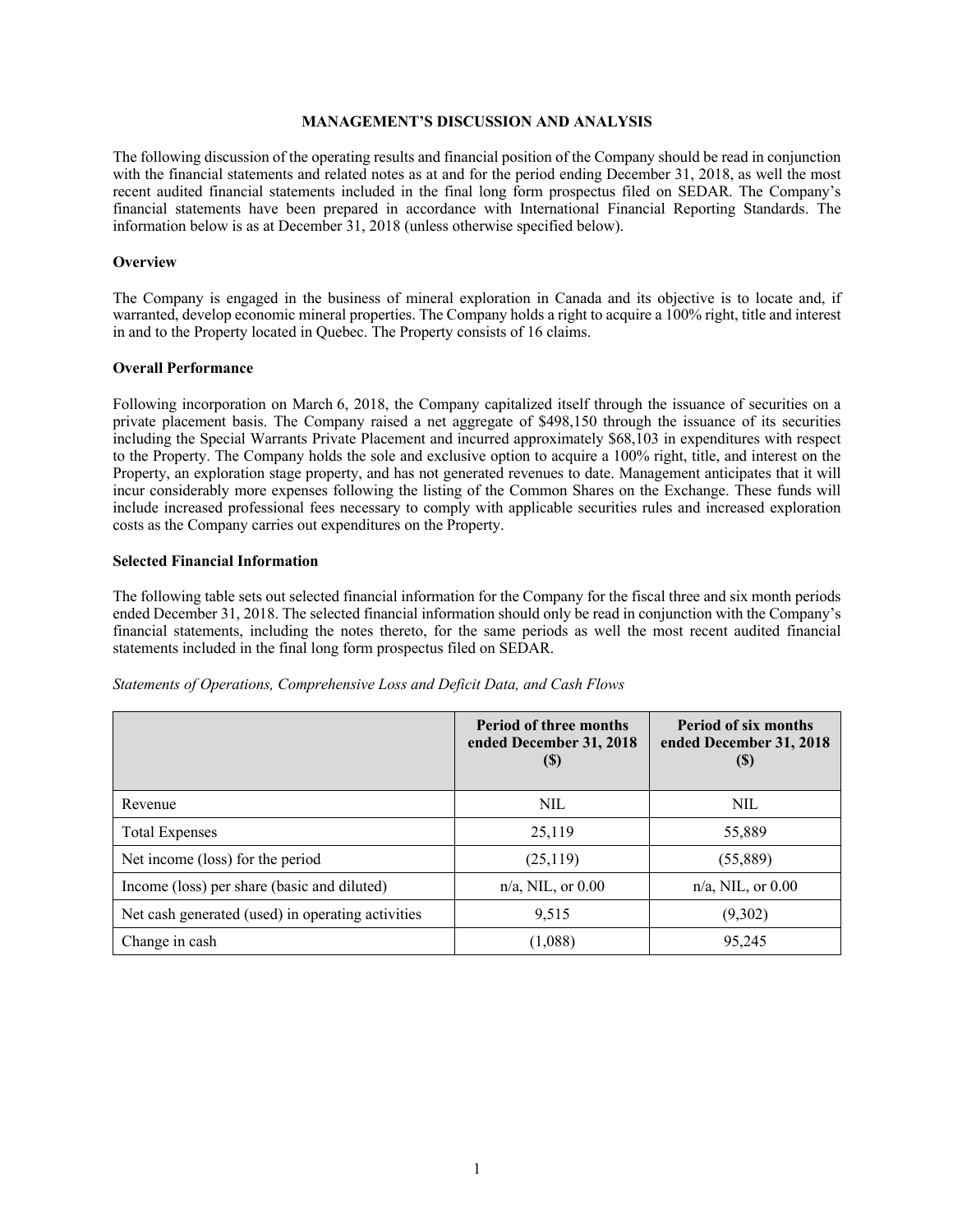## *Balance Sheet Data*

|                                     | As at December 31, 2018<br>$\left( \mathbb{S}\right)$ |
|-------------------------------------|-------------------------------------------------------|
| <b>Current Assets</b>               | 448,189                                               |
| Other Assets                        | 68,103                                                |
| <b>Total Assets</b>                 | 516,292                                               |
| <b>Current Liabilities</b>          | 126,133                                               |
| Long Term Debt                      | <b>NIL</b>                                            |
| Shareholders' Equity                | 390,159                                               |
| <b>Total Liabilities and Equity</b> | 516,292                                               |

As an exploration stage company, the Company has not generated revenue from its property interest and does not anticipate it will do so for the foreseeable future. The Company currently only owns the sole and exclusive option to acquire a 100% right, title and interest in and to a mineral property. Management anticipates that expenses related to mineral exploration and administration of the Company will materially increase following its public listing. Management anticipates that such expenses will include increased exploration expenditures with respect to the Property and increased professional fees, and other costs associated with compliance with applicable securities laws.

# **Results of Operations**

# *For period from September 30, 2018 to December 31, 2018*

During the period of three months ended December 31, 2018, the Company generated no revenues and incurred minimal expenses of \$25,119. Management anticipates that expenses will materially increase following its listing including mineral exploration costs, administration costs and professional fees.

# *Six Months Ended December 31, 2018*

During the period of six months ended December 31, 2018, the Company generated no revenues and incurred expenses of \$55,889.

# **Liquidity**

As at December 31, 2018, the Company has working capital of \$322,056 including cash of \$447,214 and current liabilities of \$126,133.

On July 9, 2018, the Corporation implemented a share option plan. Concurrently with the plan adoption, the Corporation granted a total of 175,000 options to acquire Common Shares to its Chief Financial Officer and director, and to its director and Chair of Audit Committee. The options granted have an exercise price of \$0.10 and expire 10 years from the grant date and vest annually in four equal tranches starting on the first anniversary from the grant date.

On July 30, 2018, the Company issued 1,401,500 Special Warrants pursuant to a private placement at \$0.10 per Special Warrant for net proceeds of \$139,809. Each Special warrant entitled the holder to acquire one Common Share of the Company. The Special Warrants automatically converted to Common Shares on December 1, 2018 with no additional cash received by the Company.

As the Company will not generate funds from operations for the foreseeable future, the Company is primarily reliant upon the sale of equity securities in order to fund operations. Since inception, the Company has funded limited operations through the issuance of equity securities on a private placement basis. This has permitted the Company to carry out limited exploration on its Property and address preliminary costs associated with the Offering. The Company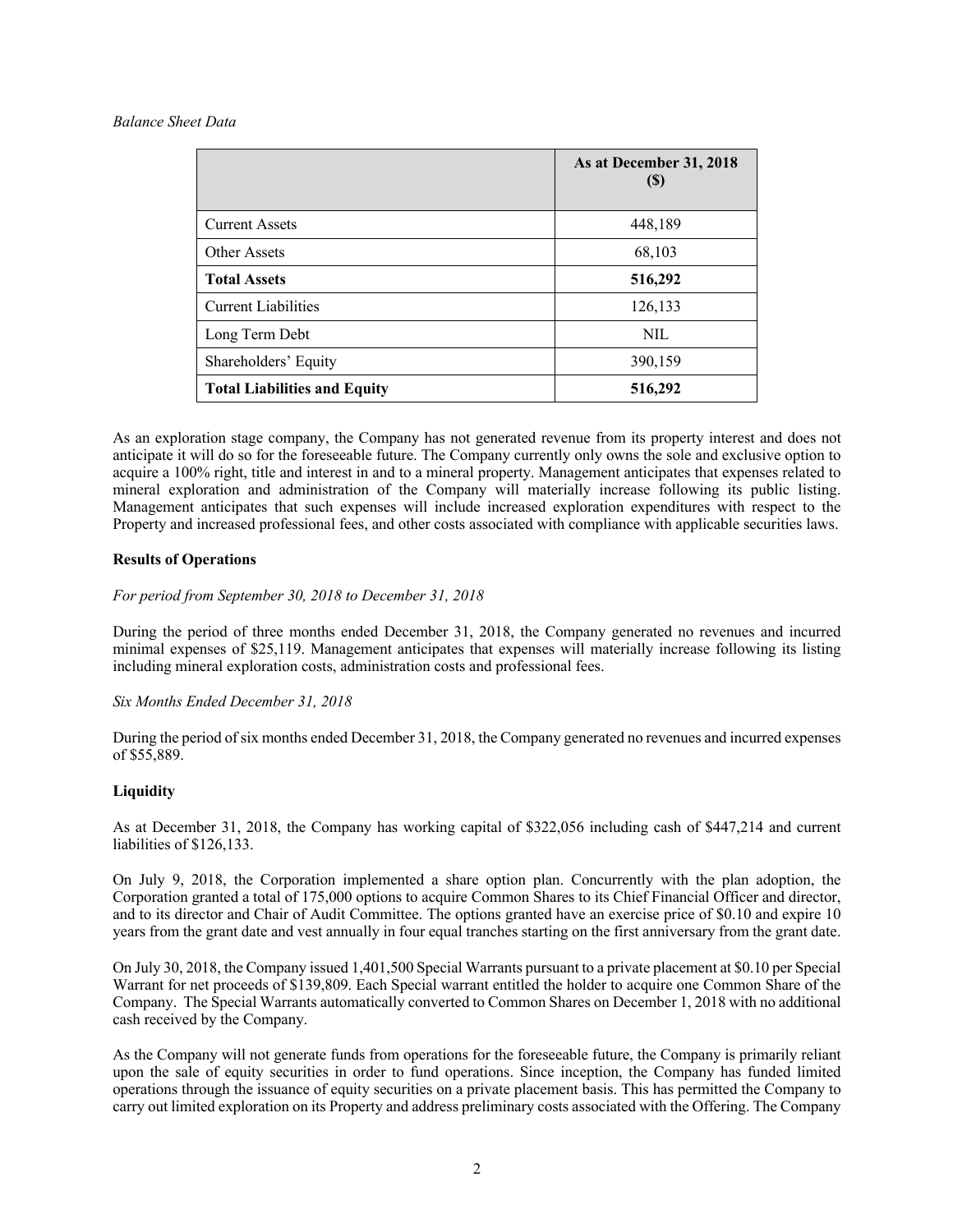anticipates that its total of working capital will be sufficient to satisfy the Company's cash requirements during the next 12 month period.

# **Capital Resources**

The Company cannot offer any assurance that expenses will not exceed management's expectations. The Company will require additional funds and will be dependent upon its ability to secure equity and/or debt financing, the availability of which cannot be assured.

Although the Company currently has limited capital resources, management currently believes that, the Company will not have to rely upon the sale of its equity and/or debt securities for cash required to fund operations for the next 12 month period. The Company is required to incur exploration expenditures on or prior to the one-year anniversary of its listing in order to keep its claims in good standing.

## **Off-Balance Sheet Arrangements**

The Company does not have any off-balance sheet arrangements.

# **Transactions with Related Parties**

The following amounts due to related parties are included in trade payables and accrued liabilities, and have arisen from the unpaid portion of certain fees disclosed below as well as amounts owing for expense reimbursements. These amounts are unsecured, non-interest bearing and have no fixed terms of repayment.

|                                       | <b>December 31, 2018</b> |
|---------------------------------------|--------------------------|
| Directors and officers of the Company | \$0                      |

The Company has issued 175,000 Options to directors and officers of the Company pursuant to the Option Plan. The Company has not entered into any transactions for services or contributions with Directors of the Company that are not charged to the Company.

## **Significant Accounting Policies**

A detailed summary of all of the Company's significant accounting policies is included in audited financial statements ended June 30, 2018 and included in the Final Long Form Prospectus filed on SEDAR.

## **Future Changes in Accounting Standards**

# *Standards, Amendments, and Interpretations Not Yet in Effect*

The International Accounting Standards Board has issued new and amended standards and interpretations which have not yet been adopted by the Company. The Company has not yet begun the process of assessing the impact that the new and amended standards and interpretations will have on its financial statements or whether to early adopt any of the new requirements. The following is a brief summary of the new and amended standards and interpretations:

## *IFRS 16 - Leases*

The standard was issued in January 2016. It will result in almost all leases being recognised on the balance sheet by lessees, as the distinction between operating and finance leases is removed. Under the new standard, an asset (the right to use the leased item) and a financial liability to pay rentals are recognised. The only exceptions are short-term and low-value leases. The mandatory adoption date of the standard is January 1, 2019 and the Company expects no material impact on its position or results as it does not have, or anticipate to have, any lease agreements in place.